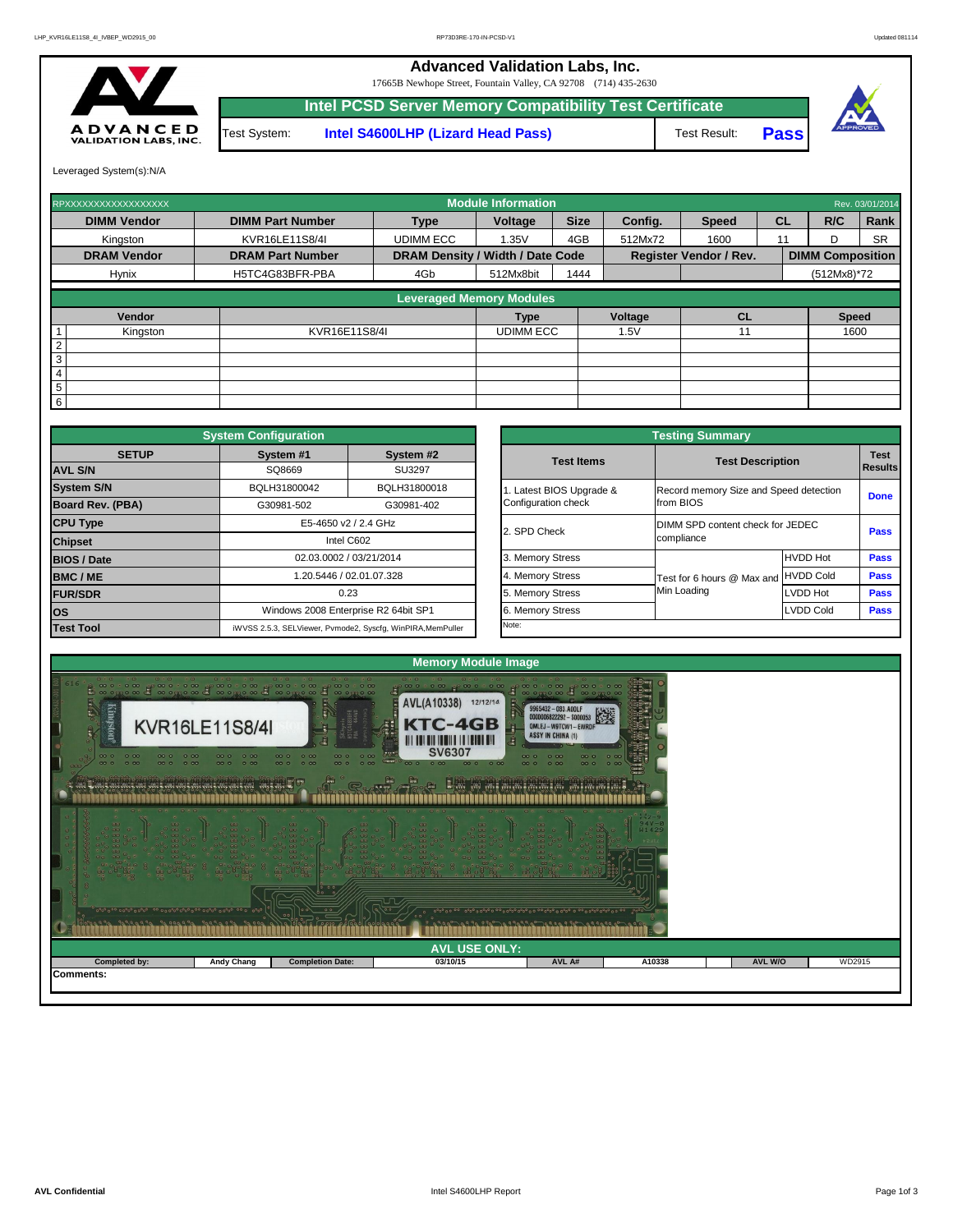**Test Results**

|                                 | 4C                     |    |   |          |                |                                 | 4C                    |    |    |          |    |                                 | 4C                     |   |             |                |   |
|---------------------------------|------------------------|----|---|----------|----------------|---------------------------------|-----------------------|----|----|----------|----|---------------------------------|------------------------|---|-------------|----------------|---|
|                                 | <b>Minimum Loading</b> |    |   |          |                |                                 | <b>Middle Loading</b> |    |    |          |    |                                 | <b>Maximum Loading</b> |   |             |                |   |
| <b>Date</b>                     |                        |    |   | 2/3/2015 |                | <b>Start Date</b>               |                       |    |    | 02/09/15 |    | <b>Start Date</b>               |                        |   |             |                |   |
| Voltage                         |                        |    |   | 1.35v    |                | <b>DIMM Voltage</b>             |                       |    |    | 1.35v    |    | <b>DIMM Voltage</b>             |                        |   |             | 1.35v          |   |
| <b>DIMM</b>                     | S/N                    | Е  | F | G        | H              | <b>DIMM</b>                     | S/N                   | Е  | F  | G        | H  | <b>DIMM</b>                     | S/N                    | A | $\mathbf B$ | $\overline{c}$ | D |
| <b>CPU1 A1</b>                  | <b>SV6337</b>          | P. | P | P.       | Р.             | <b>CPU1 A1</b>                  | SV6307                | P. | P  | P.       | P. | <b>CPU1 A1</b>                  |                        |   |             |                |   |
| <b>CPU1 A2</b>                  |                        |    |   |          |                | CPU1 A2                         | SV6308                | P. | P  | P        | P. | <b>CPU1 A2</b>                  |                        |   |             |                |   |
| CPU1 A3                         |                        |    |   |          |                | <b>CPU1 A3</b>                  |                       |    |    |          |    | <b>CPU1 A3</b>                  |                        |   |             |                |   |
| <b>CPU1 B1</b>                  | <b>SV6338</b>          | P. | P | D.       | P.             | <b>CPU1 B1</b>                  | SV6309                | P. | P  | P.       | P. | <b>CPU1 B1</b>                  |                        |   |             |                |   |
| <b>CPU1 B2</b>                  |                        |    |   |          |                | <b>CPU1 B2</b>                  | SV6310                | D. | P  | P.       | Р. | <b>CPU1 B2</b>                  |                        |   |             |                |   |
| CPU1 B3                         |                        |    |   |          |                | <b>CPU1 B3</b>                  |                       |    |    |          |    | <b>CPU1 B3</b>                  |                        |   |             |                |   |
| <b>CPU1 C1</b>                  | <b>SV6339</b>          | P. | P | Р.       | P.             | CPU1 C1                         | SV6311                | P. | P  | P.       | P. | <b>CPU1 C1</b>                  |                        |   |             |                |   |
| <b>CPU1 C2</b>                  |                        |    |   |          |                | <b>CPU1 C2</b>                  | SV6312                | P. | P. | P.       | P. | <b>CPU1 C2</b>                  |                        |   |             |                |   |
| CPU1 C3                         |                        |    |   |          |                | <b>CPU1 C3</b>                  |                       |    |    |          |    | <b>CPU1 C3</b>                  |                        |   |             |                |   |
| <b>CPU1 D1</b>                  | <b>SV6340</b>          | P. | P | P.       | P.             | <b>CPU1 D1</b>                  | SV6313                | P. | P  | P.       | P. | <b>CPU1 D1</b>                  |                        |   |             |                |   |
| CPU1 D2                         |                        |    |   |          |                | <b>CPU1 D2</b>                  | SV6314                | P. | P  | P.       | P. | <b>CPU1 D2</b>                  |                        |   |             |                |   |
| CPU1 D3                         |                        |    |   |          |                | CPU1 D3                         |                       |    |    |          |    | <b>CPU1 D3</b>                  |                        |   |             |                |   |
| <b>CPU2 E1</b>                  | SV6341                 | P. | P | P.       | P.             | <b>CPU2 E1</b>                  | SV6315                | P. | P  | P.       | P. | <b>CPU2 E1</b>                  |                        |   |             |                |   |
| <b>CPU2 E2</b>                  |                        |    |   |          |                | <b>CPU2 E2</b>                  | SV6316                | P. | P  | P.       | P. | <b>CPU2 E2</b>                  |                        |   |             |                |   |
| <b>CPU2 E3</b>                  |                        |    |   |          |                | <b>CPU2 E3</b>                  |                       |    |    |          |    | <b>CPU2 E3</b>                  |                        |   |             |                |   |
| CPU <sub>2</sub> F1             | <b>SV6342</b>          | P. | P | Р.       | P.             | <b>CPU2 F1</b>                  | SV6317                | P. | P  | P.       | P. | <b>CPU2 F1</b>                  |                        |   |             |                |   |
| CPU <sub>2</sub> F <sub>2</sub> |                        |    |   |          |                | CPU <sub>2</sub> F <sub>2</sub> | SV6318                | P. | P  | P.       | P. | CPU <sub>2</sub> F <sub>2</sub> |                        |   |             |                |   |
| CPU <sub>2</sub> F <sub>3</sub> |                        |    |   |          |                | <b>CPU2 F3</b>                  |                       |    |    |          |    | CPU <sub>2</sub> F <sub>3</sub> |                        |   |             |                |   |
| <b>CPU2 G1</b>                  | <b>SV6343</b>          | P. | P | P.       | $\overline{P}$ | <b>CPU2 G1</b>                  | SV6319                | P. | P  | P        | P. | <b>CPU2 G1</b>                  |                        |   |             |                |   |
| <b>CPU2 G2</b>                  |                        |    |   |          |                | <b>CPU2 G2</b>                  | SV6320                | P. | P  | P.       | P. | <b>CPU2 G2</b>                  |                        |   |             |                |   |
| <b>CPU2 G3</b>                  |                        |    |   |          |                | <b>CPU2 G3</b>                  |                       |    |    |          |    | <b>CPU2 G3</b>                  |                        |   |             |                |   |
| $\overline{C}$ PU2 H1           | <b>SV6344</b>          | P. | P | P.       | P.             | CPU <sub>2</sub> H <sub>1</sub> | SV6321                | P. | P  | P.       | P. | CPU <sub>2</sub> H1             |                        |   |             |                |   |
| <b>CPU2 H2</b>                  |                        |    |   |          |                | CPU <sub>2</sub> H <sub>2</sub> | SV6322                | P. | P. | P.       | P. | CPU <sub>2</sub> H <sub>2</sub> |                        |   |             |                |   |
| CPU <sub>2</sub> H <sub>3</sub> |                        |    |   |          |                | CPU <sub>2</sub> H <sub>3</sub> |                       |    |    |          |    | CPU <sub>2</sub> H <sub>3</sub> |                        |   |             |                |   |

|                     | 4C                     |    |    |           |                |                                 | 4C                    |    |    |                         |    |                                 | 4C                     |   |   |                |  |
|---------------------|------------------------|----|----|-----------|----------------|---------------------------------|-----------------------|----|----|-------------------------|----|---------------------------------|------------------------|---|---|----------------|--|
|                     | <b>Minimum Loading</b> |    |    |           |                |                                 | <b>Middle Loading</b> |    |    |                         |    |                                 | <b>Maximum Loading</b> |   |   |                |  |
| <b>Date</b>         |                        |    |    | 1/29/2015 |                | <b>Start Date</b>               |                       |    |    | 02/12/15                |    | <b>Start Date</b>               |                        |   |   |                |  |
| <b>Voltage</b>      |                        |    |    | 1.5v      |                | <b>DIMM Voltage</b>             |                       |    |    | 1.5v                    |    | <b>DIMM Voltage</b>             |                        |   |   | 1.5v           |  |
| <b>DIMM</b>         | S/N                    | A  | В  | C         | D              | <b>DIMM</b>                     | S/N                   | A  | В  | $\mathbf c$             | D  | <b>DIMM</b>                     | S/N                    | A | B | $\overline{c}$ |  |
| CPU1 A1             | <b>SV6337</b>          | P. | P  | P         | $\overline{P}$ | CPU1 A1                         | SV6307                | P. | P  | $\overline{\mathbf{P}}$ | P. | <b>CPU1 A1</b>                  |                        |   |   |                |  |
| <b>CPU1 A2</b>      |                        |    |    |           |                | CPU1 A2                         | SV6308                | P. | P. | P.                      | P. | <b>CPU1 A2</b>                  |                        |   |   |                |  |
| <b>CPU1 A3</b>      |                        |    |    |           |                | CPU1 A3                         |                       |    |    |                         |    | CPU1 A3                         |                        |   |   |                |  |
| <b>CPU1 B1</b>      | <b>SV6338</b>          | Р. | P  | Р.        | P.             | CPU1 B1                         | SV6309                | P. | P  | P                       | P. | <b>CPU1 B1</b>                  |                        |   |   |                |  |
| <b>CPU1 B2</b>      |                        |    |    |           |                | CPU1 B2                         | SV6310                | P. | P  | P.                      | P. | <b>CPU1 B2</b>                  |                        |   |   |                |  |
| CPU1B3              |                        |    |    |           |                | <b>CPU1 B3</b>                  |                       |    |    |                         |    | <b>CPU1 B3</b>                  |                        |   |   |                |  |
| <b>CPU1 C1</b>      | <b>SV6339</b>          | P. | P. | P.        | P.             | <b>CPU1 C1</b>                  | SV6311                | P. | P  | P.                      | P. | CPU1 C1                         |                        |   |   |                |  |
| <b>CPU1 C2</b>      |                        |    |    |           |                | CPU1 C2                         | SV6312                | P. | P  | P.                      | P. | <b>CPU1 C2</b>                  |                        |   |   |                |  |
| CPU1 C3             |                        |    |    |           |                | <b>CPU1 C3</b>                  |                       |    |    |                         |    | <b>CPU1 C3</b>                  |                        |   |   |                |  |
| <b>CPU1 D1</b>      | <b>SV6340</b>          | Р. | P. | P.        | P.             | <b>CPU1 D1</b>                  | SV6313                | P. | P  | P.                      | P. | <b>CPU1 D1</b>                  |                        |   |   |                |  |
| <b>CPU1 D2</b>      |                        |    |    |           |                | <b>CPU1 D2</b>                  | SV6314                | P. | P  | P.                      | P. | <b>CPU1 D2</b>                  |                        |   |   |                |  |
| CPU1 D3             |                        |    |    |           |                | <b>CPU1 D3</b>                  |                       |    |    |                         |    | <b>CPU1 D3</b>                  |                        |   |   |                |  |
| <b>CPU2 E1</b>      | <b>SV6341</b>          | Р. | P  | P.        | P.             | <b>CPU2 E1</b>                  | SV6315                | P. | P  | P                       | P. | <b>CPU2 E1</b>                  |                        |   |   |                |  |
| <b>CPU2 E2</b>      |                        |    |    |           |                | <b>CPU2 E2</b>                  | SV6316                | P. | P. | P.                      | P. | <b>CPU2 E2</b>                  |                        |   |   |                |  |
| <b>CPU2 E3</b>      |                        |    |    |           |                | <b>CPU2 E3</b>                  |                       |    |    |                         |    | CPU <sub>2</sub> E <sub>3</sub> |                        |   |   |                |  |
| CPU <sub>2</sub> F1 | <b>SV6342</b>          | P. | P  | P.        | P.             | <b>CPU2 F1</b>                  | SV6317                | P. | P  | P                       | Р. | CPU <sub>2</sub> F1             |                        |   |   |                |  |
| <b>CPU2 F2</b>      |                        |    |    |           |                | <b>CPU2 F2</b>                  | SV6318                | P. | P  | P.                      | P. | <b>CPU2 F2</b>                  |                        |   |   |                |  |
| <b>CPU2 F3</b>      |                        |    |    |           |                | <b>CPU2 F3</b>                  |                       |    |    |                         |    | CPU <sub>2</sub> F <sub>3</sub> |                        |   |   |                |  |
|                     |                        | P. |    | P.        | P.             |                                 |                       |    |    | P.                      |    |                                 |                        |   |   |                |  |
| <b>CPU2 G1</b>      | <b>SV6343</b>          |    | P. |           |                | <b>CPU2 G1</b>                  | SV6319                | P. | P  |                         | P. | <b>CPU2 G1</b>                  |                        |   |   |                |  |
| <b>CPU2 G2</b>      |                        |    |    |           |                | <b>CPU2 G2</b>                  | SV6320                | P. | P  | P.                      | P. | <b>CPU2 G2</b>                  |                        |   |   |                |  |
| <b>CPU2 G3</b>      |                        |    |    |           |                | <b>CPU2 G3</b>                  |                       |    |    |                         |    | <b>CPU2 G3</b>                  |                        |   |   |                |  |
| CPU2 H1             | <b>SV6344</b>          | Р. | P. | Р.        | P.             | CPU <sub>2</sub> H <sub>1</sub> | SV6321                | P. | P  | P.                      | P. | CPU <sub>2</sub> H <sub>1</sub> |                        |   |   |                |  |
| <b>CPU2 H2</b>      |                        |    |    |           |                | CPU <sub>2</sub> H <sub>2</sub> | SV6322                | P. | P  | P.                      | P. | CPU <sub>2</sub> H <sub>2</sub> |                        |   |   |                |  |
| <b>CPU2 H3</b>      |                        |    |    |           |                | CPU <sub>2</sub> H <sub>3</sub> |                       |    |    |                         |    | CPU <sub>2</sub> H <sub>3</sub> |                        |   |   |                |  |
| CPU3L1              | <b>SV6345</b>          | Р. | P. | P.        | P.             | CPU3L1                          | SV6323                | P. | P  | P.                      | P. | <b>CPU3 L1</b>                  |                        |   |   |                |  |
| <b>CPU3 L2</b>      |                        |    |    |           |                | CPU3L2                          | SV6324                | P. | P. | P.                      | P. | <b>CPU3L2</b>                   |                        |   |   |                |  |
| CPU3L3              |                        |    |    |           |                | CPU3L3                          |                       |    |    |                         |    | CPU <sub>3</sub> L <sub>3</sub> |                        |   |   |                |  |
| CPU3 M1             | <b>SV3646</b>          | Р. | P  | P.        | P.             | CPU3 M1                         | SV6325                | P. | P  | P                       | Р. | CPU3 M1                         |                        |   |   |                |  |
| CPU3 M2             |                        |    |    |           |                | CPU3 M2                         | SV6326                | P. | P  | P.                      | P. | CPU3 M2                         |                        |   |   |                |  |
| CPU3 M <sub>3</sub> |                        |    |    |           |                | CPU3 M3                         |                       |    |    |                         |    | CPU3 M3                         |                        |   |   |                |  |
| CPU3 J1             | <b>SV6347</b>          | P. | P. | P.        | P.             | CPU3 J1                         | SV6327                | P. | P. | P.                      | Р. | CPU <sub>3</sub> J1             |                        |   |   |                |  |
| <b>CPU3 J2</b>      |                        |    |    |           |                | CPU3 J2                         | SV6328                | P. | P. | P.                      | P. | <b>CPU3 J2</b>                  |                        |   |   |                |  |
| CPU3 J3             |                        |    |    |           |                | CPU3 J3                         |                       |    |    |                         |    | CPU <sub>3</sub> J <sub>3</sub> |                        |   |   |                |  |
| CPU3 K1             | <b>SV6348</b>          | Р. | P. | P.        | P.             | CPU3 K1                         | SV6329                | P. | P. | Р.                      | P. | CPU3 K1                         |                        |   |   |                |  |
| <b>CPU3K2</b>       |                        |    |    |           |                | CPU3 K2                         | SV6330                | P. | P  | Р.                      | P. | CPU3 K2                         |                        |   |   |                |  |
| <b>CPU3K3</b>       |                        |    |    |           |                | <b>CPU3K3</b>                   |                       |    |    |                         |    | CPU3 K3                         |                        |   |   |                |  |
| <b>CPU4 R1</b>      | <b>SV6349</b>          | Р. | P. | P.        | P.             | CPU4 R1                         | SV6331                | Р. | P  | Р.                      | P. | <b>CPU4 R1</b>                  |                        |   |   |                |  |
| <b>CPU4 R2</b>      |                        |    |    |           |                | <b>CPU4 R2</b>                  | SV6332                | P. | P. | P.                      | P. | <b>CPU4 R2</b>                  |                        |   |   |                |  |
| <b>CPU4 R3</b>      |                        |    |    |           |                | <b>CPU4 R3</b>                  |                       |    |    |                         |    | <b>CPU4 R3</b>                  |                        |   |   |                |  |
| <b>CPU4 T1</b>      | <b>SV6350</b>          | Р. | P. | P.        | P.             | <b>CPU4 T1</b>                  | SV6333                | P. | P  | P.                      | P. | <b>CPU4 T1</b>                  |                        |   |   |                |  |
| <b>CPU4 T2</b>      |                        |    |    |           |                | <b>CPU4 T2</b>                  | SV6334                | P. | P. | Ρ.                      | P. | <b>CPU4 T2</b>                  |                        |   |   |                |  |
| <b>CPU4 T3</b>      |                        |    |    |           |                | <b>CPU4 T3</b>                  |                       |    |    |                         |    | <b>CPU4 T3</b>                  |                        |   |   |                |  |
| <b>CPU4 N1</b>      | <b>SV6351</b>          | Р. | P. | Р.        | P.             | CPU4 N1                         | SV6335                | P. | P  | P.                      | P. | CPU4 N1                         |                        |   |   |                |  |
| <b>CPU4 N2</b>      |                        |    |    |           |                | <b>CPU4 N2</b>                  | SV6336                | P. | P. | Р.                      | P. | <b>CPU4 N2</b>                  |                        |   |   |                |  |
| <b>CPU4 N3</b>      |                        |    |    |           |                | <b>CPU4 N3</b>                  |                       |    |    |                         |    | CPU4 N3                         |                        |   |   |                |  |
| CPU4 P1             | <b>SV6207</b>          | Р. | P. | P.        | P.             | <b>CPU4 P1</b>                  | SV6337                | P. | P. | P.                      | P. | <b>CPU4 P1</b>                  |                        |   |   |                |  |
| <b>CPU4 P2</b>      |                        |    |    |           |                | <b>CPU4 P2</b>                  | SV6207                | P. | P. | P.                      | P. | <b>CPU4 P2</b>                  |                        |   |   |                |  |
| CPU4 P3             |                        |    |    |           |                | <b>CPU4 P3</b>                  |                       |    |    |                         |    | <b>CPU4 P3</b>                  |                        |   |   |                |  |

|                                 | 4C                     |    |    |             |    |                                 | 4C                    |    |    |             |    |                                 | 4C                     |   |   |      |
|---------------------------------|------------------------|----|----|-------------|----|---------------------------------|-----------------------|----|----|-------------|----|---------------------------------|------------------------|---|---|------|
|                                 | <b>Minimum Loading</b> |    |    |             |    |                                 | <b>Middle Loading</b> |    |    |             |    |                                 | <b>Maximum Loading</b> |   |   |      |
| <b>Start Date</b>               |                        |    |    | 1/29/2015   |    | <b>Start Date</b>               |                       |    |    | 02/12/15    |    | <b>Start Date</b>               |                        |   |   |      |
| <b>DIMM Voltage</b>             |                        |    |    | 1.5v        |    | <b>DIMM Voltage</b>             |                       |    |    | 1.5v        |    | <b>DIMM Voltage</b>             |                        |   |   | 1.5v |
| <b>DIMM</b>                     | S/N                    | A  | B  | $\mathbf c$ | D  | <b>DIMM</b>                     | S/N                   | A  | В  | $\mathbf c$ | D  | <b>DIMM</b>                     | S/N                    | A | В |      |
| CPU1 A1                         | <b>SV6337</b>          | P  | P. | P.          | P. | CPU1 A1                         | SV6307                | P  | Þ  | P           | P. | CPU1 A1                         |                        |   |   |      |
| CPU1 A2                         |                        |    |    |             |    | CPU1 A2                         | SV6308                | P. | P. | P.          | P. | <b>CPU1 A2</b>                  |                        |   |   |      |
| CPU1 A3                         |                        |    |    |             |    | CPU1 A3                         |                       |    |    |             |    | CPU1 A3                         |                        |   |   |      |
| <b>CPU1 B1</b>                  | <b>SV6338</b>          | P  | P. | P.          | P. | CPU1 B1                         | SV6309                | P. | Þ  | P.          | P. | <b>CPU1 B1</b>                  |                        |   |   |      |
| <b>CPU1 B2</b>                  |                        |    |    |             |    | CPU1 B2                         | SV6310                | P  | P. | P           | P. | <b>CPU1 B2</b>                  |                        |   |   |      |
| <b>CPU1 B3</b>                  |                        |    |    |             |    | <b>CPU1 B3</b>                  |                       |    |    |             |    | <b>CPU1 B3</b>                  |                        |   |   |      |
| <b>CPU1 C1</b>                  | <b>SV6339</b>          | P  | P. | P.          | P. | <b>CPU1 C1</b>                  | SV6311                | P. | D. | P.          | P. | <b>CPU1 C1</b>                  |                        |   |   |      |
| <b>CPU1 C2</b>                  |                        |    |    |             |    | <b>CPU1 C2</b>                  | SV6312                | P. | P. | P.          | P. | <b>CPU1 C2</b>                  |                        |   |   |      |
| CPU1 C3                         |                        |    |    |             |    | <b>CPU1 C3</b>                  |                       |    |    |             |    | <b>CPU1 C3</b>                  |                        |   |   |      |
| <b>CPU1 D1</b>                  | <b>SV6340</b>          | P. | P. | P.          | P. | <b>CPU1 D1</b>                  | SV6313                | P. | P  | P.          | P. | <b>CPU1 D1</b>                  |                        |   |   |      |
| <b>CPU1 D2</b>                  |                        |    |    |             |    | CPU1 D2                         | SV6314                | P. | P. | P.          | P. | <b>CPU1 D2</b>                  |                        |   |   |      |
| <b>CPU1 D3</b>                  |                        |    |    |             |    | CPU1 D3                         |                       |    |    |             |    | <b>CPU1 D3</b>                  |                        |   |   |      |
| <b>CPU2 E1</b>                  | SV6341                 | P  | P. | P           | P  | CPU <sub>2</sub> E1             | SV6315                | P. | P  | P           | P  | <b>CPU2 E1</b>                  |                        |   |   |      |
| <b>CPU2 E2</b>                  |                        |    |    |             |    | <b>CPU2 E2</b>                  | SV6316                | P. | P. | P           | P. | <b>CPU2 E2</b>                  |                        |   |   |      |
| <b>CPU2 E3</b>                  |                        |    |    |             |    | <b>CPU2 E3</b>                  |                       |    |    |             |    | <b>CPU2 E3</b>                  |                        |   |   |      |
| <b>CPU2 F1</b>                  |                        | P. | P. | P.          | P. | <b>CPU2 F1</b>                  |                       | P. | P. |             | P. | <b>CPU2 F1</b>                  |                        |   |   |      |
|                                 | <b>SV6342</b>          |    |    |             |    |                                 | SV6317                |    | P. | P.          | P. |                                 |                        |   |   |      |
| <b>CPU2 F2</b>                  |                        |    |    |             |    | <b>CPU2 F2</b>                  | SV6318                | P  |    | P.          |    | <b>CPU2 F2</b>                  |                        |   |   |      |
| CPU <sub>2</sub> F <sub>3</sub> |                        |    | P. | P           |    | CPU <sub>2</sub> F <sub>3</sub> |                       |    | D. |             |    | CPU <sub>2</sub> F <sub>3</sub> |                        |   |   |      |
| <b>CPU2 G1</b>                  | SV6343                 | P  |    |             | P. | <b>CPU2 G1</b>                  | SV6319                | P. |    | P.          | P. | <b>CPU2 G1</b>                  |                        |   |   |      |
| <b>CPU2 G2</b>                  |                        |    |    |             |    | <b>CPU2 G2</b>                  | SV6320                | P. | P. | P           | P. | <b>CPU2 G2</b>                  |                        |   |   |      |
| <b>CPU2 G3</b>                  |                        |    |    |             |    | <b>CPU2 G3</b>                  |                       |    |    |             |    | <b>CPU2 G3</b>                  |                        |   |   |      |
| CPU <sub>2</sub> H <sub>1</sub> | <b>SV6344</b>          | P. | P. | P.          | P. | CPU <sub>2</sub> H <sub>1</sub> | SV6321                | P. | P  | P.          | P. | CPU <sub>2</sub> H <sub>1</sub> |                        |   |   |      |
| <b>CPU2 H2</b>                  |                        |    |    |             |    | CPU <sub>2</sub> H <sub>2</sub> | SV6322                | P. | D. | P.          | P. | CPU <sub>2</sub> H <sub>2</sub> |                        |   |   |      |
| CPU <sub>2</sub> H <sub>3</sub> |                        |    |    |             |    | CPU <sub>2</sub> H <sub>3</sub> |                       |    |    |             |    | CPU <sub>2</sub> H <sub>3</sub> |                        |   |   |      |
| CPU3L1                          | <b>SV6345</b>          | P  | P. | P.          | P. | CPU3L1                          | SV6323                | P  | P  | P           | P. | CPU3L1                          |                        |   |   |      |
| <b>CPU3L2</b>                   |                        |    |    |             |    | CPU3L2                          | SV6324                | P. | P. | P.          | P. | <b>CPU3L2</b>                   |                        |   |   |      |
| CPU3L3                          |                        |    |    |             |    | <b>CPU3L3</b>                   |                       |    |    |             |    | CPU <sub>3</sub> L <sub>3</sub> |                        |   |   |      |
| CPU3 M1                         | <b>SV3646</b>          | P  | P. | P.          | P  | CPU3 M1                         | SV6325                | P. | Þ  | P.          | P. | CPU3 M1                         |                        |   |   |      |
| <b>CPU3 M2</b>                  |                        |    |    |             |    | CPU3 M2                         | SV6326                | P  | P. | P.          | P. | CPU3 M2                         |                        |   |   |      |
| CPU3 M3                         |                        |    |    |             |    | CPU3 M3                         |                       |    |    |             |    | CPU3 M3                         |                        |   |   |      |
| CPU3 J1                         | <b>SV6347</b>          | P. | P. | P.          | P. | CPU3 J1                         | SV6327                | P. | P. | P.          | P. | CPU <sub>3</sub> J1             |                        |   |   |      |
| <b>CPU3 J2</b>                  |                        |    |    |             |    | CPU3 J2                         | SV6328                | P. | Р. | Р.          | Р. | CPU3 J2                         |                        |   |   |      |
| <b>CPU3 J3</b>                  |                        |    |    |             |    | <b>CPU3 J3</b>                  |                       |    |    |             |    | CPU3 J3                         |                        |   |   |      |
| CPU3 K1                         | <b>SV6348</b>          | P. | P. | P.          | P. | CPU3 K1                         | SV6329                | P. | Р. | P.          | P. | CPU3 K1                         |                        |   |   |      |
| <b>CPU3 K2</b>                  |                        |    |    |             |    | CPU3 K2                         | SV6330                | P. | P. | P.          | Р. | CPU3 K <sub>2</sub>             |                        |   |   |      |
| CPU3 K3                         |                        |    |    |             |    | <b>CPU3 K3</b>                  |                       |    |    |             |    | CPU3 K3                         |                        |   |   |      |
| <b>CPU4 R1</b>                  | <b>SV6349</b>          | P. | P. | P.          | P. | <b>CPU4 R1</b>                  | SV6331                | P. | P  | P.          | P. | <b>CPU4 R1</b>                  |                        |   |   |      |
| <b>CPU4 R2</b>                  |                        |    |    |             |    | <b>CPU4 R2</b>                  | SV6332                | P. | P. | P.          | P. | <b>CPU4 R2</b>                  |                        |   |   |      |
| <b>CPU4 R3</b>                  |                        |    |    |             |    | <b>CPU4 R3</b>                  |                       |    |    |             |    | <b>CPU4 R3</b>                  |                        |   |   |      |
| <b>CPU4 T1</b>                  | <b>SV6350</b>          | P  | P. | P.          | P. | <b>CPU4 T1</b>                  | SV6333                | P. | P  | P.          | P. | <b>CPU4 T1</b>                  |                        |   |   |      |
| <b>CPU4 T2</b>                  |                        |    |    |             |    | <b>CPU4 T2</b>                  | SV6334                | P. | Р. | P.          | P. | <b>CPU4 T2</b>                  |                        |   |   |      |
| <b>CPU4 T3</b>                  |                        |    |    |             |    | <b>CPU4 T3</b>                  |                       |    |    |             |    | <b>CPU4 T3</b>                  |                        |   |   |      |
| <b>CPU4 N1</b>                  | <b>SV6351</b>          | P. | P. | P.          | P. | <b>CPU4 N1</b>                  | SV6335                | P. | P. | P.          | P. | <b>CPU4 N1</b>                  |                        |   |   |      |
| <b>CPU4 N2</b>                  |                        |    |    |             |    | <b>CPU4 N2</b>                  | SV6336                | P. | Р. | P.          | Р. | <b>CPU4 N2</b>                  |                        |   |   |      |
| <b>CPU4 N3</b>                  |                        |    |    |             |    | CPU4 N3                         |                       |    |    |             |    | CPU4 N3                         |                        |   |   |      |
| <b>CPU4 P1</b>                  | <b>SV6207</b>          | P. | P. | P.          | P. | <b>CPU4 P1</b>                  | SV6337                | P. | Р. | P.          | P. | <b>CPU4 P1</b>                  |                        |   |   |      |
| <b>CPU4 P2</b>                  |                        |    |    |             |    | CPU4 P2                         | SV6207                | P. | Р. | P.          | Р. | <b>CPU4 P2</b>                  |                        |   |   |      |
| <b>CPU4 P3</b>                  |                        |    |    |             |    | <b>CPU4 P3</b>                  |                       |    |    |             |    | <b>CPU4 P3</b>                  |                        |   |   |      |

|                                 | 4C                     |   |   |      |   |
|---------------------------------|------------------------|---|---|------|---|
|                                 | <b>Maximum Loading</b> |   |   |      |   |
| <b>Start Date</b>               |                        |   |   |      |   |
| <b>DIMM Voltage</b>             |                        |   |   | 1.5v |   |
| <b>DIMM</b>                     | S/N                    | A | B | C    | D |
| CPU1 A1                         |                        |   |   |      |   |
| <b>CPU1 A2</b>                  |                        |   |   |      |   |
| CPU1 A3                         |                        |   |   |      |   |
| CPU1 B1                         |                        |   |   |      |   |
| <b>CPU1 B2</b>                  |                        |   |   |      |   |
| <b>CPU1 B3</b>                  |                        |   |   |      |   |
| <b>CPU1 C1</b>                  |                        |   |   |      |   |
| <b>CPU1 C2</b>                  |                        |   |   |      |   |
| <b>CPU1 C3</b>                  |                        |   |   |      |   |
| <b>CPU1 D1</b>                  |                        |   |   |      |   |
| <b>CPU1 D2</b>                  |                        |   |   |      |   |
| CPU <sub>1</sub> D <sub>3</sub> |                        |   |   |      |   |
| <b>CPU2 E1</b>                  |                        |   |   |      |   |
| <b>CPU2 E2</b>                  |                        |   |   |      |   |
| <b>CPU2 E3</b>                  |                        |   |   |      |   |
| CPU <sub>2</sub> F1             |                        |   |   |      |   |
| CPU <sub>2</sub> F <sub>2</sub> |                        |   |   |      |   |
| CPU <sub>2</sub> F <sub>3</sub> |                        |   |   |      |   |
| <b>CPU2 G1</b>                  |                        |   |   |      |   |
| <b>CPU2 G2</b>                  |                        |   |   |      |   |
| <b>CPU2 G3</b>                  |                        |   |   |      |   |
| CPU <sub>2</sub> H <sub>1</sub> |                        |   |   |      |   |
| CPU <sub>2</sub> H <sub>2</sub> |                        |   |   |      |   |
| CPU <sub>2</sub> H <sub>3</sub> |                        |   |   |      |   |
| CPU3L1                          |                        |   |   |      |   |
| <b>CPU3L2</b>                   |                        |   |   |      |   |
| CPU <sub>3</sub> L <sub>3</sub> |                        |   |   |      |   |
| CPU3 M1                         |                        |   |   |      |   |
| CPU3 M2                         |                        |   |   |      |   |
| CPU3 M3                         |                        |   |   |      |   |
| CPU3 J1                         |                        |   |   |      |   |
| CPU3 J2                         |                        |   |   |      |   |
| CPU3 J3                         |                        |   |   |      |   |
| CPU3 K1                         |                        |   |   |      |   |
| CPU3 K2                         |                        |   |   |      |   |
| CPU3 K3                         |                        |   |   |      |   |
| <b>CPU4 R1</b>                  |                        |   |   |      |   |
| <b>CPU4 R2</b>                  |                        |   |   |      |   |
| CPU4R3                          |                        |   |   |      |   |
| <b>CPU4 T1</b>                  |                        |   |   |      |   |
| <b>CPU4 T2</b>                  |                        |   |   |      |   |
| CPU4 T3                         |                        |   |   |      |   |
| CPU4 N1                         |                        |   |   |      |   |
|                                 |                        |   |   |      |   |
| <b>CPU4 N2</b>                  |                        |   |   |      |   |
| CPU4 N3                         |                        |   |   |      |   |
| <b>CPU4 P1</b>                  |                        |   |   |      |   |
| <b>CPU4 P2</b>                  |                        |   |   |      |   |
| <b>CPU4 P3</b>                  |                        |   |   |      |   |

|                                 | 4C                     |   |   |          |    |                                 | 4C                    |   |                |                         |
|---------------------------------|------------------------|---|---|----------|----|---------------------------------|-----------------------|---|----------------|-------------------------|
|                                 | <b>Minimum Loading</b> |   |   |          |    |                                 | <b>Middle Loading</b> |   |                |                         |
| <b>Start Date</b>               |                        |   |   | 2/3/2015 |    | <b>Start Date</b>               |                       |   |                | 02/09/15                |
| <b>DIMM Voltage</b>             |                        |   |   | 1.35v    |    | <b>DIMM Voltage</b>             |                       |   |                | 1.35v                   |
| <b>DIMM</b>                     | S/N                    | E | F | G        | н  | <b>DIMM</b>                     | S/N                   | E | F              | G                       |
| CPU1 A1                         | <b>SV6337</b>          | P | P | P        | P  | CPU1 A1                         | SV6307                | P | P              | P.                      |
| <b>CPU1 A2</b>                  |                        |   |   |          |    | <b>CPU1 A2</b>                  | SV6308                | P | P              | P                       |
| CPU <sub>1</sub> A3             |                        |   |   |          |    | CPU1 A3                         |                       |   |                |                         |
| <b>CPU1 B1</b>                  | <b>SV6338</b>          | P | P | P        | P. | <b>CPU1 B1</b>                  | SV6309                | P | P              | P                       |
| <b>CPU1 B2</b>                  |                        |   |   |          |    | <b>CPU1 B2</b>                  | SV6310                | P | P              | P                       |
| <b>CPU1 B3</b>                  |                        |   |   |          |    | <b>CPU1 B3</b>                  |                       |   |                |                         |
| CPU <sub>1</sub> C <sub>1</sub> | <b>SV6339</b>          | P | P | P        | P  | CPU <sub>1</sub> C <sub>1</sub> | SV6311                | P | P              | P                       |
| <b>CPU1 C2</b>                  |                        |   |   |          |    | <b>CPU1 C2</b>                  | SV6312                | P | P              | $\overline{P}$          |
| CPU <sub>1</sub> C <sub>3</sub> |                        |   |   |          |    | <b>CPU1 C3</b>                  |                       |   |                |                         |
| CPU <sub>1</sub> D <sub>1</sub> | <b>SV6340</b>          | P | P | P        | P  | <b>CPU1 D1</b>                  | SV6313                | P | P              | P                       |
| <b>CPU1 D2</b>                  |                        |   |   |          |    | <b>CPU1 D2</b>                  | SV6314                | P | P              | P                       |
| CPU <sub>1</sub> D <sub>3</sub> |                        |   |   |          |    | <b>CPU1 D3</b>                  |                       |   |                |                         |
| <b>CPU2 E1</b>                  | SV6341                 | P | P | P        | P. | <b>CPU2 E1</b>                  | SV6315                | P | P              | $\overline{P}$          |
| <b>CPU2 E2</b>                  |                        |   |   |          |    | <b>CPU2 E2</b>                  | SV6316                | P | P              | $\overline{P}$          |
| <b>CPU2 E3</b>                  |                        |   |   |          |    | <b>CPU2 E3</b>                  |                       |   |                |                         |
| CPU <sub>2</sub> F1             | <b>SV6342</b>          | P | P | P        | P. | CPU <sub>2</sub> F1             | SV6317                | P | P              | $\overline{P}$          |
| <b>CPU2 F2</b>                  |                        |   |   |          |    | <b>CPU2 F2</b>                  | SV6318                | P | $\overline{P}$ | $\overline{\mathsf{P}}$ |
| <b>CPU2 F3</b>                  |                        |   |   |          |    | <b>CPU2 F3</b>                  |                       |   |                |                         |
| CPU <sub>2</sub> G1             | <b>SV6343</b>          | P | P | P        | P  | <b>CPU2 G1</b>                  | SV6319                | P | P              | $\overline{P}$          |
| <b>CPU2 G2</b>                  |                        |   |   |          |    | <b>CPU2 G2</b>                  | SV6320                | P | P              | $\overline{P}$          |
| <b>CPU2 G3</b>                  |                        |   |   |          |    | <b>CPU2 G3</b>                  |                       |   |                |                         |
| CPU <sub>2</sub> H <sub>1</sub> | <b>SV6344</b>          | P | P | P        | P. | CPU <sub>2</sub> H <sub>1</sub> | SV6321                | P | P              | P                       |
| <b>CPU2 H2</b>                  |                        |   |   |          |    | CPU <sub>2</sub> H <sub>2</sub> | SV6322                | P | P              | P                       |
| CPU <sub>2</sub> H <sub>3</sub> |                        |   |   |          |    | CPU <sub>2</sub> H <sub>3</sub> |                       |   |                |                         |

|                                 | 4C                     |   |   |       |   |
|---------------------------------|------------------------|---|---|-------|---|
|                                 | <b>Maximum Loading</b> |   |   |       |   |
| <b>Start Date</b>               |                        |   |   |       |   |
| <b>DIMM Voltage</b>             |                        |   |   | 1.35v |   |
| <b>DIMM</b>                     | S/N                    | A | B | C     | D |
| <b>CPU1 A1</b>                  |                        |   |   |       |   |
| <b>CPU1 A2</b>                  |                        |   |   |       |   |
| CPU1 A3                         |                        |   |   |       |   |
| <b>CPU1 B1</b>                  |                        |   |   |       |   |
| <b>CPU1 B2</b>                  |                        |   |   |       |   |
| <b>CPU1 B3</b>                  |                        |   |   |       |   |
| <b>CPU1 C1</b>                  |                        |   |   |       |   |
| <b>CPU1 C2</b>                  |                        |   |   |       |   |
| CPU1 C3                         |                        |   |   |       |   |
| <b>CPU1 D1</b>                  |                        |   |   |       |   |
| <b>CPU1 D2</b>                  |                        |   |   |       |   |
| CPU1D3                          |                        |   |   |       |   |
| <b>CPU2 E1</b>                  |                        |   |   |       |   |
| <b>CPU2 E2</b>                  |                        |   |   |       |   |
| <b>CPU2 E3</b>                  |                        |   |   |       |   |
| CPU <sub>2</sub> F <sub>1</sub> |                        |   |   |       |   |
| CPU <sub>2</sub> F <sub>2</sub> |                        |   |   |       |   |
| CPU <sub>2</sub> F <sub>3</sub> |                        |   |   |       |   |
| <b>CPU2 G1</b>                  |                        |   |   |       |   |
| <b>CPU2 G2</b>                  |                        |   |   |       |   |
| <b>CPU2 G3</b>                  |                        |   |   |       |   |
| CPU <sub>2</sub> H1             |                        |   |   |       |   |
| CPU <sub>2</sub> H <sub>2</sub> |                        |   |   |       |   |
| CPU <sub>2</sub> H <sub>3</sub> |                        |   |   |       |   |
|                                 |                        |   |   |       |   |